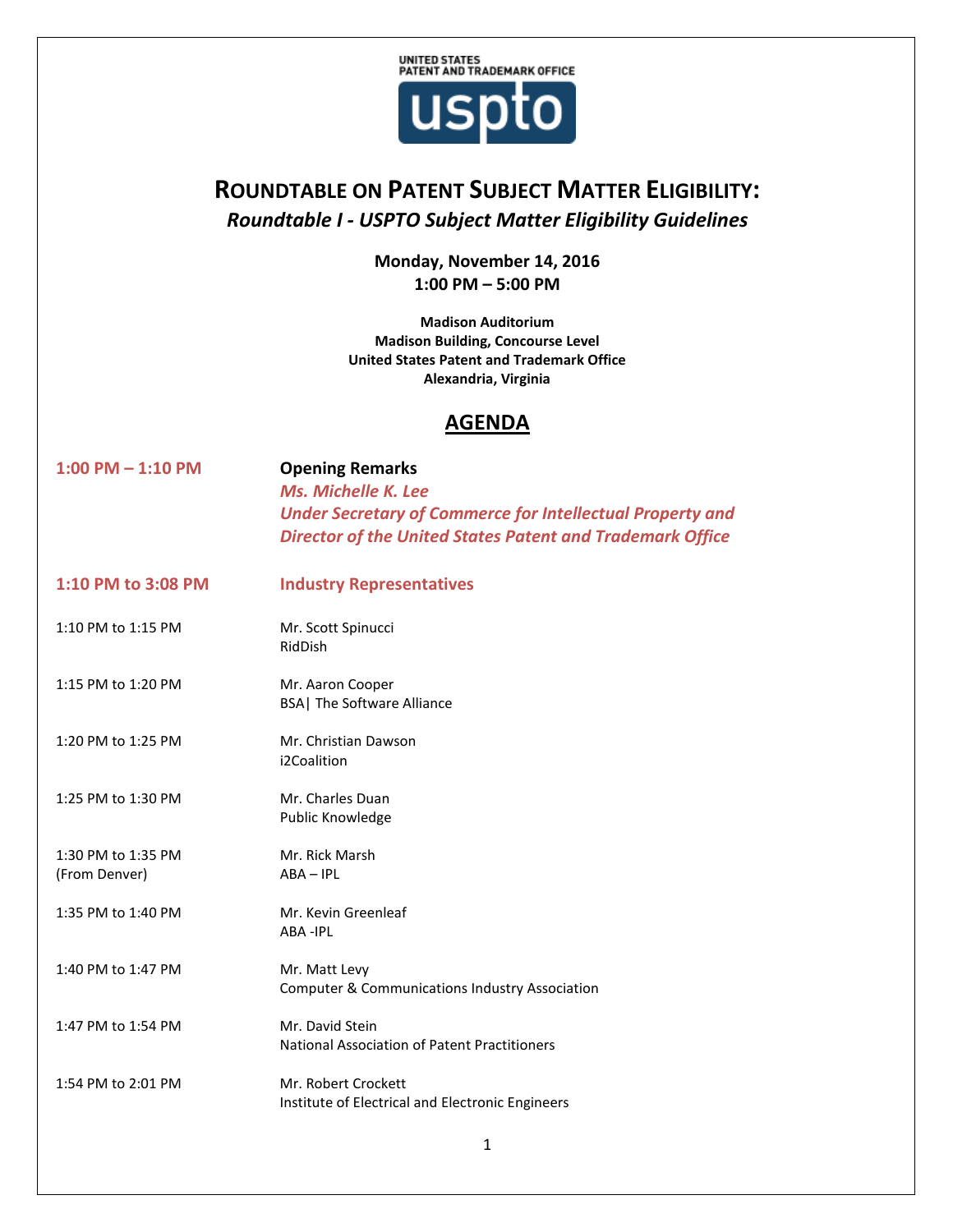| 2:01 PM to 2:08 PM                           | Mr. Benjamin Jackson<br>Myriad Genetics, Inc.                           |
|----------------------------------------------|-------------------------------------------------------------------------|
| 2:08 PM to 2:15 PM                           | Mr. Sean Reilly<br>Askeladden                                           |
| 2:15 PM to 2:22 PM                           | Mr. Sigram Schindler<br>TELES Patent Rights International GmbH          |
| 2:22 PM to 2:29 PM                           | Ms. Judy Yee<br>Microsoft                                               |
| 2:29 PM to 2:36 PM                           | Mr. Jonathan Zuck<br>ACT   The App Association                          |
| 2:36 PM to 2:43 PM                           | Mr. Peter Thurlow<br>New York Intellectual Property Law Association     |
| 2:43 PM to 2:50 PM                           | Ms. Barbara Fiacco<br><b>AIPLA</b>                                      |
| 2:50 PM to 2:57 PM                           | Mr. Jeff Dean<br>Amazon.com, Inc.                                       |
| 2:57 PM to 3:04 PM                           | Mr. David Simon<br>Salesforce                                           |
| 3:04 PM to 3:11 PM                           | Mr. Jonathan Stroud<br>Unified Patents Inc.                             |
| 3:11 PM to 3:18 PM                           | Ms. Hathaway Russell<br>Coalition for 21 <sup>st</sup> Century Medicine |
| 3:18 PM to 5:00 PM                           | <b>IP Practitioners</b>                                                 |
| 3:18 PM to 3:25 PM<br>(Speaking from Denver) | Mr. Jason Sanders<br><b>Maschoff Brennan</b>                            |
| 3:25 PM to 3:30 PM                           | Mr. Clyde Christofferson<br>Clyde R. Christofferson, Esq.               |
| 3:30 PM to 3:35 PM                           | Mr. David Gass<br>Marshall, Gerstein & Borun LLP                        |
| 3:35 PM to 3:40 PM                           | Ms. Denise Kettelberger<br>Sustein Kann Murphy & Timbers LLP            |
| 3:40 PM to 3:47 PM                           | Ms. Kate Gaudry<br>Kilpatrick Townsend                                  |
| 3:47 PM to 3:54 PM                           | Mr. Abe Hershkovitz<br>Hershkovitz & Associates, PLLC                   |
| 3:54 PM to 4:01 PM                           | Mr. John Kasha<br>Kasha Law LLC                                         |